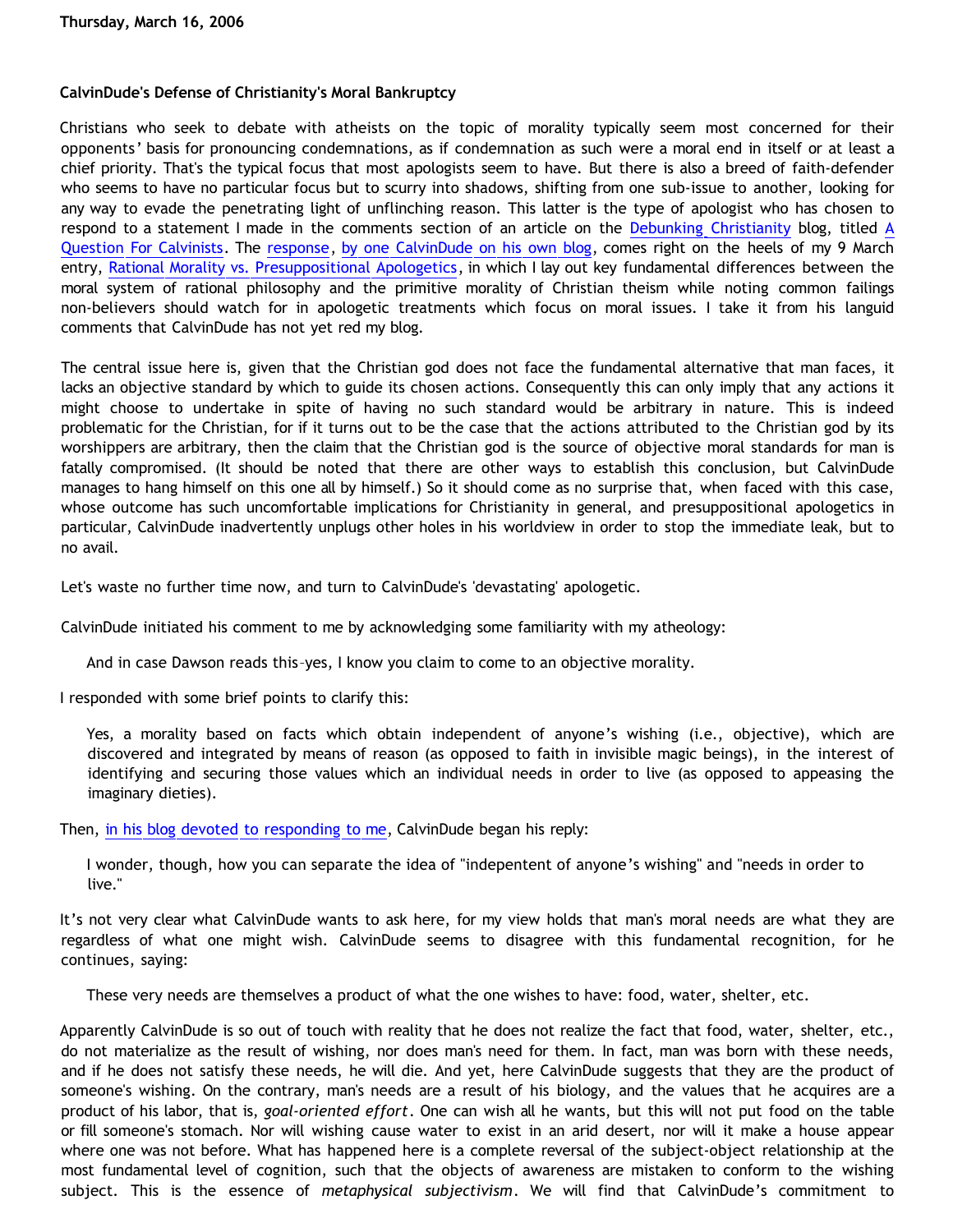subjectivism, inspired by his hope that Christianity is true, is a recurring theme throughout his response to my points.

CalvinDude wrote:

That they are essential to our survival does not mean they are not something we wish for.

This statement is irrelevant for I nowhere deny this. One is free to wish whatever he wants, even that his consciousness survives the death of his body and finds itself in a magic kingdom beyond the grave. But this much is certain: *wishing does not make it so*.

CalvinDude wrote:

However, this is a minor thing.

And yet already it is a major stumblingblock for him: if one is not able to recognize that objective values are based on facts which obtain independent of an individual's wishing, I'd say this is quite a problem for him. The failure to recognize the nature of objective values could only be explained in adults on account of the irrational worldview which they hold. A worldview which teaches that man lives in a [cartoon universe](http://www.strongatheism.net/library/atheology/cartoon_universe_of_theism/), where all the objects that exist in that universe (including man himself) and all the actions that take place in that universe are the result of the wishing of some ruling consciousness, would certainly make it difficult for one to make simple recognitions such as this, especially if he took that worldview seriously.

CalvinDude wrote:

Of more interest is the notion that morality is simply to secure "those values which an individaul needs in order to live."

A needed correction here: I was clear in mentioning that morality's interest is in "*identifying* and securing those values which an individual needs in order to live." One will have a very hard time securing adequate values if he does not know how what they are. A rational morality satisfies this need. A religious morality does not.

CalvinDude wrote:

By "live" I suppose you mean more than just survive, but to live happily too.

Though I agree that "the maintenance of life and the pursuit of happiness are not two separate issues" (Rand, "The Objectivist Ethics"), I would also point out a self-evident certainty: *happiness is not possible to man unless he is alive to enjoy it*. So a man's basic life needs must be met in order to for him to be able to pursue his choice of happiness. As I point out in my blog [Rational Morality vs. Presuppositional Apologetics,](http://bahnsenburner.blogspot.com/2006/03/rational-morality-vs-presuppositional.html) morality is *a code of values which guides one's choices and actions*. The concept 'code' in this case implies a *hierarchical relationship* amongst one's values, where some values are ranked as more important and more serious than others. Those values which satisfy the basic preconditions of man's life would logically hold moral priority over those which are not immediately necessary for satisfying those preconditions.

Whether a given individual is able to live happily of course depends on the particulars of his situation. It may be the case that the individual in question does not have the luxury of pursuing his choice of happiness at a given time in his life, simply because all his effort is focused on pursuing his most basic life values. After traveling in so-called "third world" countries, I do appreciate this. But I can't say I've ever met anyone who doesn't want to be happy. Perhaps there have been some that I've occasioned, but I'd imagine there aren't very many of them. It must also be mentioned that happiness is *a profoundly selfish value*. After all, when one is happy, who's the one who is happy if not himself? And when one pursues his choice of happiness, whose happiness does he expect to achieve if not his own?

CalvinDude wrote:

After all, mere survival does not require much morality at all–animals do that just fine without any sense of morality whatsoever.

This is the kind of statement that I'd expect to see from someone who does not understand the relationship between man's need for values, his ability to use reason as a means of identifying those values and the actions he needs to take in order to achieve and or keep them, and the distinction he enjoys as a human being as opposed to a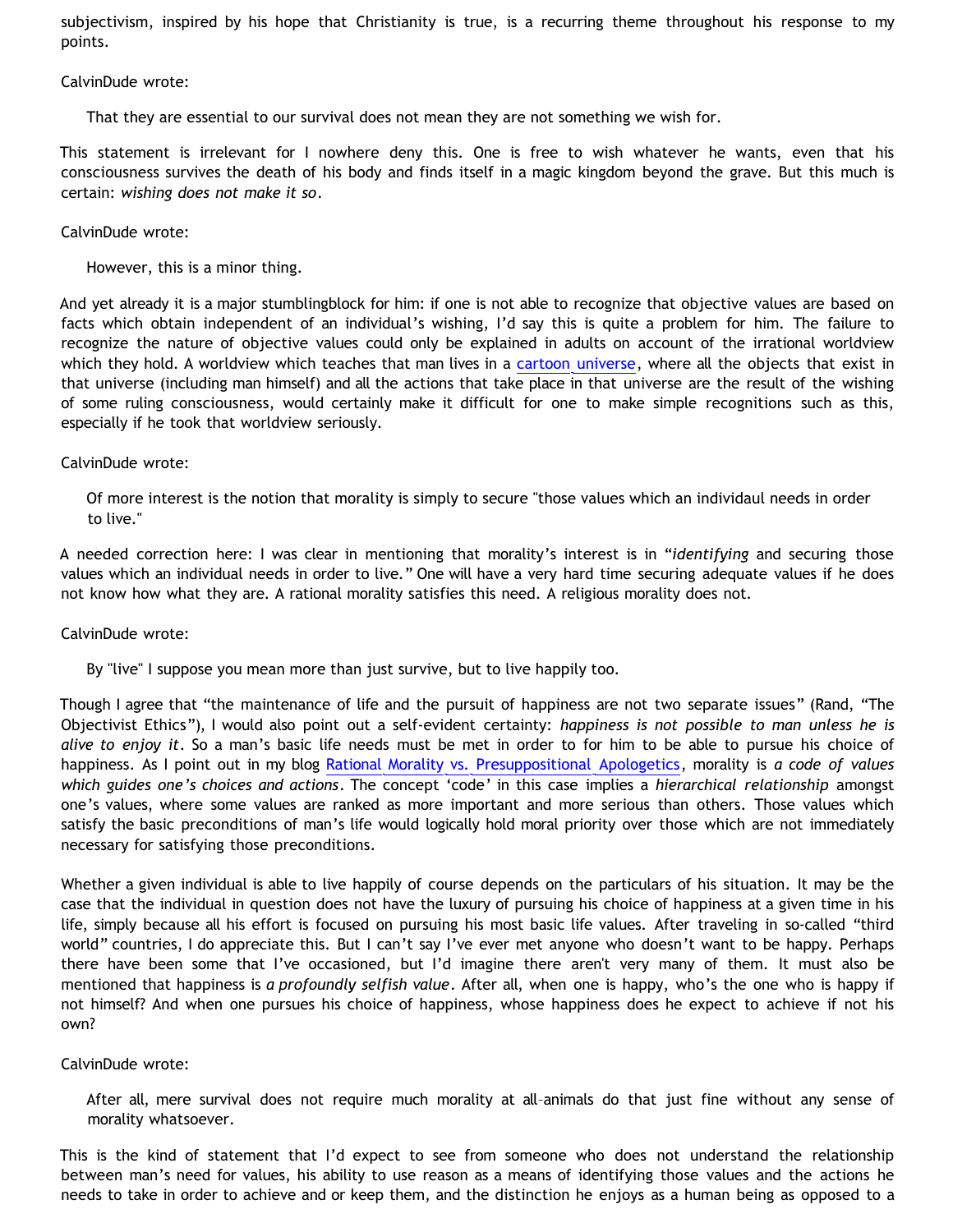lower organism which has not achieved capacity for conceptual thought. Indeed, a man alone in the jungle needs morality more than one living in a bustling city, for in the bustling city there are so many sources of ready-made values already available to him, many of which are achieveable with a minimum of effort (that's why so many people choose to live in or near urban areas). But in a jungle, a man would have to prioritize his actions at virtually every moment, especially if the jungle is known to have aggressive predators. Since man does not operate on instinct, but instead must rely on reason, he would not know that he needs values in order to live if he did not have morality. Consequently he would have no rational basis for his choices and actions, and he would soon become a carcass.

### CalvinDude wrote:

But if we are instead talking about quality of living, we are left with the problem of establishing what objective values can there be for quality of living?

I agree that this is a major problem for Christians, for pursuit of high quality living for oneself is by definition selfish in nature, and yet the Christian worldview commands the believer to "deny himself" (cf. Mt. 16:24). Which means: He cannot enjoy a quality life without internal conflicts between his chosen goals and his expressed worldview, which of course results in guilt (this is why many Christians glory in their shame so much).

# CalvinDude wrote:

Who determines that? Is it simply something I want? If so, how is that not subjective?

Well, in CalvinDude's case, he has already admitted that it is subjective, for above he affirmed the view that needs are a product of someone's wishing, just as Christianity teaches that the universe is a product of wishing.

According to an *objective morality*, however, an individual is able to identify what makes his life both possible as well as *worth living*, since objective morality provides him with a code of values which guides his choices and actions. Since these values are based on facts which obtain independent of his wishing (specifically his biological needs, which will not change no matter what he wishes for), the rational man's morality is not subjective, for it is not suspended on the lie that he can fake reality, cheat nature, or have his cake and eat it, too.

### CalvinDude had asked:

But I simply ask: why can't God be selfish in how He creates His morality?

#### And I responded:

The concept 'selfish' - if properly formed - necessarily implies that it would have something to gain and a need to gain it.

#### CalvinDude quipped:

I'm not so certain about that.

But of course, certainty is not possible on the basis of a theistic worldview. Also, there is the nagging problem, endemic to any form of Christianity, that the biblical worldview lacks an understanding of concepts and the process by which they are formed. As I pointed out, my position is based on the *proper* formation of the concept 'selfish'. However, if we attempt to rest our conclusions on faulty concepts, then virtually anything can be argued, but nothing would be proven, since our conclusions are no better than the premises which support them, and our premises are no better than the concepts we use to inform them.

#### CalvinDude continued:

Rather than a 'need' to gain something, I would argue that it is merely a want to gain something.

Which comes back to CalvinDude's commitment to metaphysical subjectivism, a worldview in which *wanting is its own standard*, as opposed to desires which are regulated according to a hierarchy of values based on relevant facts (again, the individual's biological needs) and a social theory established on the premise of individual rights (another element of rational philosophy which Christianity rejects; [see the statements that I quote in this comment](http://www.blogger.com/comment.g?blogID=21219785&postID=114070181938386445)).

#### CalvinDude wrote:

Thus, acting selfishly is based off desires, not needs (although the two are not always contrary, they often can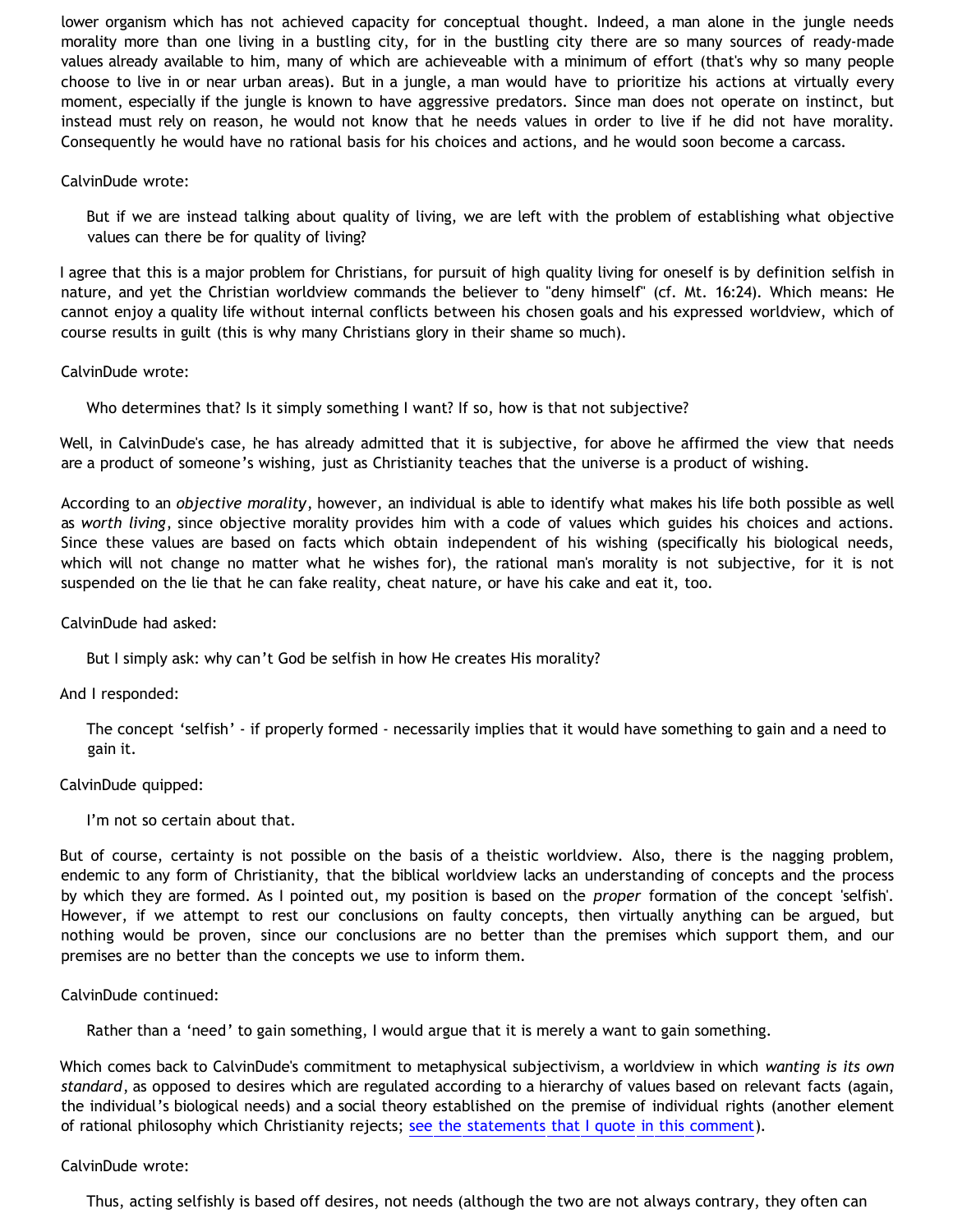be).

Again, CalvinDude offers us *wanting as its own standard*. Keep this point in mind as we go through the rest of CalvinDude's post.

I had written:

But it would be incoherent to apply this concept [selfishness] to the Christian god given the characteristics believers attribute to it. Since the Christian god is said to be immortal, eternal, unchanging and indestructible, it would not face the fundamental alternative that man faces (namely life vs. death) and thus would have no need to act in order to exist (as man does). Applying concepts of morality to a being so described simply results in a jumble of stolen concepts, for their genetic basis is denied in the properties attributed to the being.

# CalvinDude responded:

My question wasn't based on the Christian God (but instead on the charicature of the 'God' John claimed was the God of Calvinism–one who is arbitrarily 'evil', etc.).

I must interject at this point that it is not clear to me what a Christian might mean by the term 'evil', unless of course it simply indicates the opposite of what the Christian god *wishes*. This of course is just another expression of religion's deep subjectivism. However, on an objective conception of morality, "that which is proper to the life of a rational being is the good; that which negates, opposes or destroys it is the evil." (Rand, "The Objectivist Ethics") And indeed, according to Christianity, its god is destroying men's lives on a daily basis, both in the church and out on the streets. So on an *objective* conception of morality, the Christian god, were it real, would be rightly condemned as evil if it behaved the way Christians say it does (especially since its actions are said to be *chosen*).

# CalvinDude wrote:

That said, I still don't see the linkage between acting "selfishly" (or to use a less-loaded term, in 'self-interest') and morality such you can claim "Applying concepts of morality to a being so describe simply results in a jumble of stolen concepts."

The "linkage" is the concept 'value', which is by nature necessarily selfish (since value is something one acts to achieve and or keep for himself, for his benefit, or for the benefit of those whom he values for selfish reasons, etc.) and its objective basis: man's biological needs. (Theists are not likely to see these points without difficulty, for religious morality, which theists want to take seriously, conceives of morality in terms of *duties* rather than *values*.) Man acts selfishly because his existence depends on it. If man were to act consistently *un*selfishly – i.e., renouncing, abandoning or even taking his values for granted when they are in fact not possible without his rationally directed effort – he would not be able to live. He would quickly become a vegetable and rot, unless of course someone else chose to intervene, at which point he would become a parasite. Thus to apply the term 'selfishness' to a being which has no objective needs commits the fallacy of the stolen concept for selfish action, as I pointed out, necessarily implies the *need* as well as the choice to act selfishly. The concept has a biological basis, and yet CalvinDude wants to apply it to a non-biological being. Since this need could not be present in a being which has the attributes ascribed by Christians to their god, what would determine whether its actions are selfish or not? Blank out.

Now, to the extent that the Christian might say his god's actions are motivated by self-interest, it could only be *irrational* self-interest, for, as we have seen, *wanting supplies its own standard* for the Christian god, and as such wanting governs its choices supremely, without the temper of objective constraints (after all, what could possibly constrain an omnipotent god?), without the concern for meeting objective needs (for it needs nothing), and without concern for deleterious effects that might arise as a consequence of its actions (for nothing can harm it). In this sense the Christian god is the apotheosis of a bull in a China shop when it comes to morality, for it could not care less about human values.

#### CalvinDude wrote:

In other words, it is not at all clear that you have established how acting in self-interest is equivalent to morality, so until you can demonstrate the two are equivalent there is no jumble of stolen concepts.

True, this probably was not clear in the short space of [my comment](http://debunkingchristianity.blogspot.com/2006/03/question-for-calvinists.html), but then again it was not one of the points that I intended to elaborate on in that comment. Allow me this occasion to tie up the loose ends.

One reason why CalvinDude is unclear on this point is because he does not have the same conception of morality as I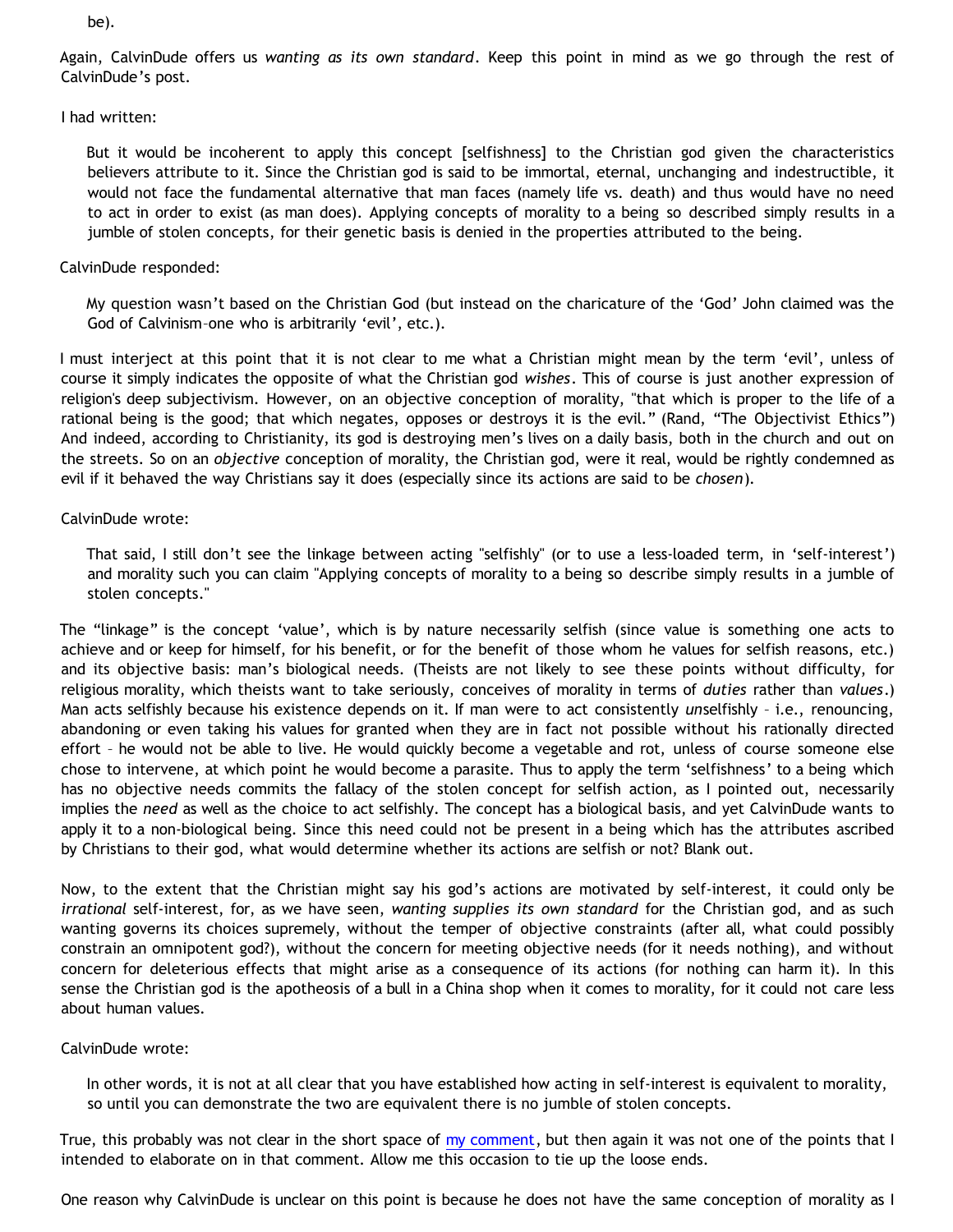do. Indeed, I've not seen this term in the bible, and I typically do not find Christians offering a clear and informed definition of the term 'morality'. Indeed, where does CalvinDude present a definition of this term in his posting? I did not see one. Hopefully he can do better than something like "knowing right from wrong," for on such definitions even dictators who "know right from wrong" could be considered 'moral' in spite of their choice to do evil things to those whom he rules.

I will again repeat the definition of 'morality' that I have in mind: *Morality is a code of values which guides one's choices and actions.* Notice how this concept is focused on the individual and the determinative role it grants to his values in regulating his choices and actions. Perhaps CalvinDude does not govern his own choices and actions according to a code of values, but I do, and I do so because I need to in order to live. Values are selfish in nature, and so is goal-oriented action, since the goal one pursues is of his own choosing and for his own benefit.

# CalvinDude wrote:

Furthermore, it is not at all demonstrated that self-interest is only that which applies to life or death issues. This, again, would result in a morality that is nothing more or less than what lions do in the jungle.

While it is true that jungle animals do act on behalf of their lives (this fact only confirms that basis of moral and teleological concepts is *biological* rather than "supernatural" in nature), jungle animals do so on the basis of *instinct* rather than *rationality* (i.e., a chosen and informed commitment to *reason*). In distinction to jungle animals, man is capable of long-term goal-oriented planning, self-assessment, observance of other individuals' rights, a conscious pursuit of his own life as an end itself, mutually consentual trading of values with others, etc. What makes this possible to man is his rational faculty: his ability to identify what he perceives by means of concepts and to integrate those concepts by means of general principles which he can apply in specific contexts. Reason is man's primary means of living, for without his reason he would be at the mercy of the elements and natural predators. Since man's life is not guaranteed to him, he has no choice about his need to act, if he chooses to live. *How* is action taken on behalf of preserving one's own life *not* done in self-interest? When a bushman hunts for food when he is hungry, or a businessman goes to work everyday to generate a paycheck so that he can put food on the table to feed his hungry belly and keep a roof over his fragile body, who is the primary beneficiary of his actions, if not himself? In this way rational morality is *universal* to all men, for all men are biological and must live according to their nature's constraints.

#### CalvinDude wrote:

# What if, instead of self-interest being related to life or death, God was interested in His own glory?

At this point, it's clear that the Christian is essentially just trying to play games, having offered nothing of value in terms of moral principles so far and seeking chiefly to deny what has been presented by his non-believing opponent simply for the sake of not losing face to the atheist whom he loathes so much. Take for instance the proposal that CalvinDude offers here: instead of basing its choices and actions on the need to act in the face of a fundamental alternative, he wants us to entertain the notion that his "God was interested in His own glory." "What if" is the only vehicle of insight that CalvinDude seems to possess. Of course, his suggestion misses the point: the very concept ' interest' ultimately presupposes a fundamental alternative of a serious and dire nature. Interest in *what* as opposed to *what*, and *why*? If one did not face such an alternative, what would generate and sustain his interest? Since the Christian god is said to be immortal, eternal and indestructible, it would make no difference to its existence whether it chose to pursue glory, renounce it, or remain utterly indifferent to it. Given its alleged immutable perpetuity, its so-called 'glory' (whatever that is supposed to mean) would be irrelevant.

But CalvinDude's proposal assumes, apparently at this point for the sake of not appearing to concede a point to an atheist on an issue pertaining to morality, that a fundamental alternative of the sort that man faces is not necessary for a being to be interested in anything particular. CalvinDude does not explain how this could be the case, and nothing he says indicates that he has a good grasp of the concepts involved here. In fact, it appears that he throws this proposal out only because it's been shown that an objective standard does not and cannot apply to his god, given the attributes Christianity supplies it with. In other words, it's bluff time for the Christian. In fact, what alternative does he have at this point? His own religious conception of morality does not premise its prescriptions on the concept of values; Jesus, for instance, nowhere presented a theory of values in any of the sermons attributed to him in the gospels, and the 'moral' teachings in other New Testament books nowhere link morality to man's need for values. Indeed, one could read through the entire bible and never learn that a morality fit for man consists of a code of values. At best, values are taken completely for granted by religious morality (while rational morality is concerned primarily with the *achievement* and *preservation* of values, religious morality is primarily concerned with their *surrender*), which only indicates that it is at best a morally bankrupt worldview that offers man nothing that he can use in the task of living his life.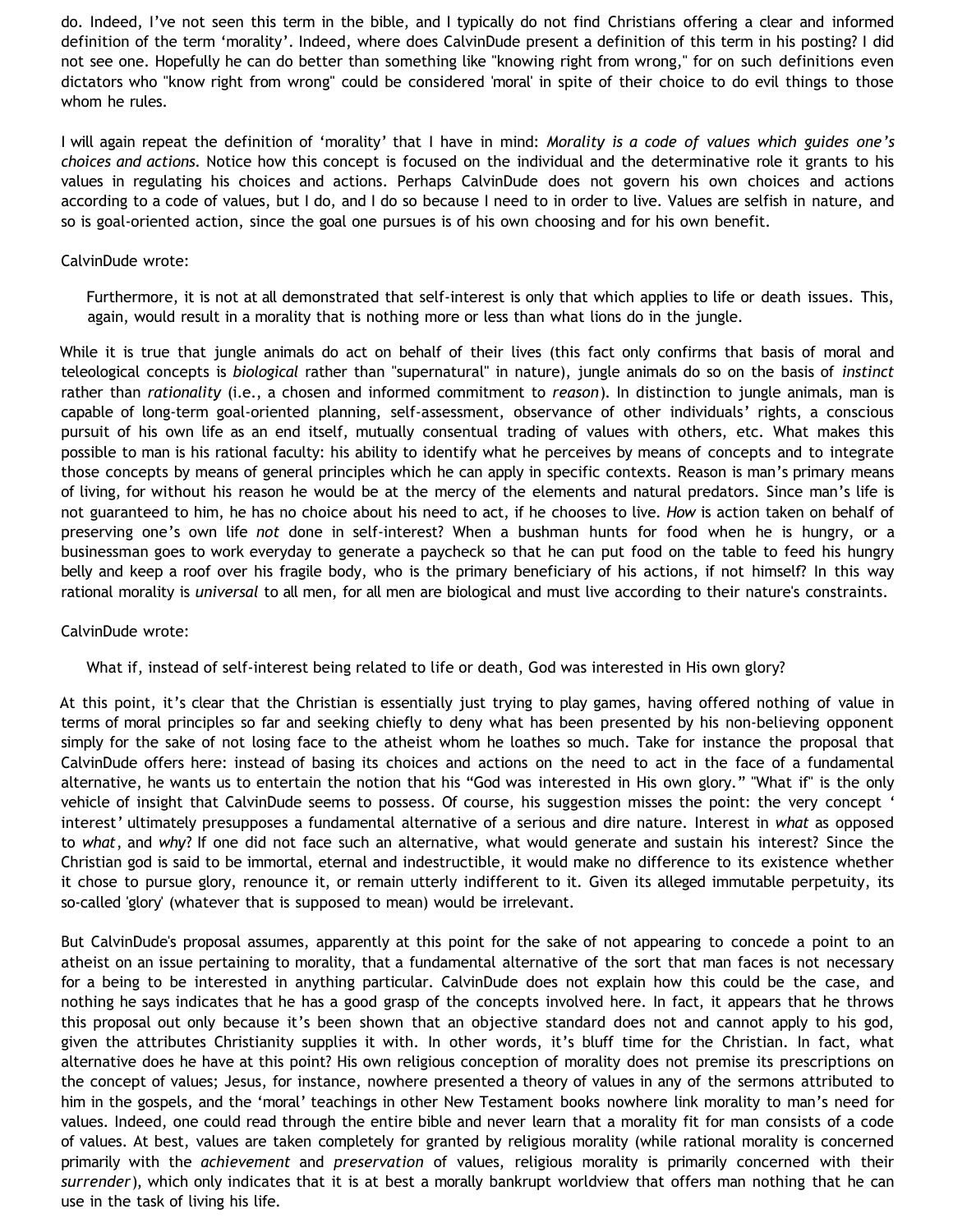Assuming that his god can have its superlative attributes *and* act on behalf of pursuing some vague, indefinite interest for no specified reason (cf. having your cake *and* eating it, too), CalvinDude exhibits his anxiety to satisfy a standard without having one:

Thus, He acted in such a way as to increase His glory for His own purposes. This would still most certainly qualify as a "selfish" motive, for it is for Himself that He acts the way He does. Certainly, there is no issue of "life or death" involved–but that is just an arbitrary meaning that you've placed on the concept of selfishness relating to morality. It is not itself objectively known.

For one thing, this assumes that the Christian god's glory could be increased in the first place, otherwise we'd have the Christian affirming futile effort on the part of his god. But to suppose that its glory could be increased would constitute an acknowledgement that its glory has not always been *maximal*, and also that its glory quotient is *subject to change*. What tutored Christian would go along with this? Also, it remains to be explained why the Christian god would act in order to increase its glory (assuming this is even coherent to begin with, which is granting much!). After all, since nothing can harm this god, there'd be no resulting difficulty if it failed to pursue the end of increasing its own glory. Again, for it to act selfishly it would have to act in a way which brings itself added benefit or preserves itself in the face of potential or certain harm. But the very notions of added benefit and potential or certain harm in such a context are incoherent given the attributes ascribed to the Christian god. It would not need to eat (like man does), it would not need to have a source of clean water (like man does), it would not need to shield itself from the hot sun of summer or the icy frosts of winter (like man does), it would not need to put forth effort to exist (like man does), it would not need to avoid walking through fire (like man does), it would not need to avoid poisonous substances (like man does), it would not need to avoid diseased animals (like man does), it would not need to avoid falling from high places (as man does), it would not need an oxygen tank in space (like man does), etc. The differences are virtually endless, thus bringing a lethal dose of doubt to the notion that the one was "created in the image" of the other. And notice all of man's selfish pursuits are in keeping with his needs as a biological organism: he pursues food, water and shelter, because his life requires them. He avoids hungry lions, crocodiles and packs of wolves because his life requires him to. It is his *nature* – his *biological* nature – which serves as the *ultimate standard* for his choices and actions, a nature which is *constant* so long as he is alive, a nature whose needs do not causelessly change, so that he needs food one year but gypsum dust the next.

CalvinDude, however, sees otherwise. He thinks this "issue of 'life or death' involved" throughout my morality's principles is "just an arbitrary meaning that [I have] placed on the concept of selfishness relating to morality." Given his commitment to a devotional program, he has a lot of personal investment in his religious affirmations to protect, a state of affairs which ironically confirms in his mind that choices and actions need have *nothing* to do with the requirements of life (after all, these are a product of someone's wishing, according to what he told us above). And yet, if CalvinDude were to examine his own daily chosen actions, and be willing to acknowledge those actions which he chooses to take on behalf of his life's needs and weigh them against those which meet no life needs, which do you suppose hold a practical priority in his schedule of tasks? Since for CalvinDude this concern for life or death is so arbitrary (and Christians say I'm wrong for pointing out that their worldview is opposed to man?), and moral action has nothing to do with biological needs, why not simply stop eating, drinking, bathing, going to the bathroom, huddling under a blanket on a cold night, wearing boots into the snow, brushing his teeth, taking vitamin pills, earning a paycheck, driving a car, buying groceries, paying for internet service, turning on a light, getting out of bed? Why does CalvinDude not simply spend his day in idle devotion to his god, acting on the premise that he is willing to give up this life ("deny himself") for a "better life" in the magic kingdom beyond the grave? Of course, this kind of behavior is what would be consistent with the anti-reality, anti-reason and anti-man philosophy of the bible. But there will be some reason (one which he will say he does not choose for himself) to go on like the rest of us biological organisms, acting in a manner that is virtually indistinguishable in the *general* nature of his choices and actions from the rest of us.

#### I had written:

In fact, since the Christian god has no needs (need implies deficiency, and the Christian god is said to be " self-sufficient" and thus could not be said to have any needs), it would have no use for a set of principles which enables it to discover and identify any values (since it wouldn't need them in order to exist), which means: it wouldn't have any use for morality as such to begin with.

#### CalvinDude responded:

To an extent you are correct. God's morality is not based on what He "needs" to do. It is, properly speaking, simply God's nature. God does as God is. The way He acts is because of the way He is. Thus, He doesn't have a "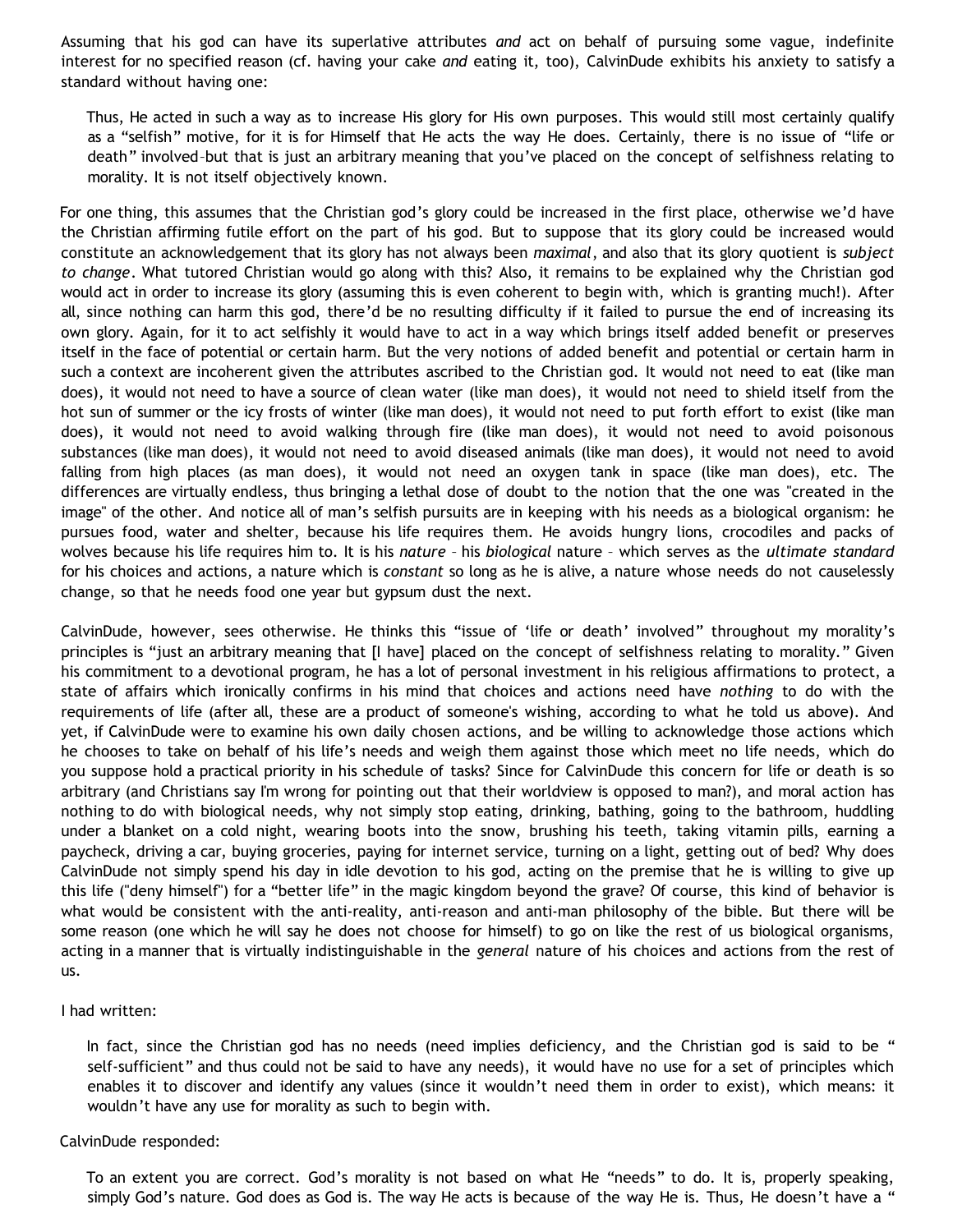use" for morality–He simply is and the way that He is is what determines His morality.

CalvinDude's statement here, while conceding that I am at least correct "to an extent," more importantly shows that his position is unequipped to deal with the is-ought distinction, an issue which presuppositionalists love to introduce into their debates with non-believers. (As the almighty [Paul Manata](http://presstheantithesis.blogspot.com/2006/01/assert-aynisphat.html) himself puts it, "just because humans do exist does not mean that they ought to exist. This is the is/ought fallacy (i.e., is does not imply ought).") CalvinDude can learn more about the so-called 'is-ought' problem [here](http://en.wikipedia.org/wiki/Is-Ought_Problem). Suffice it to say, the statement which CalvinDude makes here, if it were made by an atheist in a debate with a Christian apologist, would be hoisted on high and held up as the final self-refutation of the individual making it.

CalvinDude:

Naturally, what God does is not the same as what we do. Our morality is not based on our nature, but instead based on what God decrees for us to do.

It is an understatement to say that "what God does is not the same as what we do," for man is constrained by objective facts which do not conform to his wishing, while according to Christianity, facts are a creation of the Christian god's wishing and can be revised at its arbitrary discretion. In terms of rational philosophy, where man must operate on primacy of existence (since the objects of his awareness do not conform to his consciousness), the Christian god is an expression of the primacy of consciousness (i.e., it allegedly possesses a consciousness which both creates and controls the objects which exist). Where man must act in the interest of his needs which are not satisfied automatically nor guaranteed by invisible magic beings, the Christian god has no needs and can do whatever it wants, assuming that it could even want in the first place (which the Christian has not established).

But it does not follow from this or any other point which CalvinDude has attempted to raise, that man's "morality is not based on our nature, but [is] instead based on what God decrees for us to do." This is simply a confession of faith, not a recognition of objective fact. On the contrary, man has no choice about acting within the constraints of his nature and on the basis of his biological needs, a point that we've seen substantiated repeatedly just in this exchange. Essentially, "what God decrees for us to do" is *utterly irrelevant* to man, for regardless of what it "decrees " man to do, man still must live by his own moral judgments (faith in ancient legends will not replace this), regardless of who disapproves.

Regarding the Christian god, given what believers have attributed to it, I pointed out:

It would have no need to act whatsoever, so whatever action it is said to take would be utterly arbitrary, i.e., for no rational purpose whatsoever.

CalvinDude responded:

That does not follow. If God does something because He wants to do it, it is not arbitrary. He has His purpose. Whether we understand His purpose or not is completely irrelevant to the point. If He has a purpose, whether He discloses it to us or not, then His actions are not arbitrary.

This is another example of how theists ignore the genetic basis of the concepts they try to employ in their religious defenses. Chosen action that is purposive is by definition *goal-oriented*. Objective goals are identified on the basis of facts (i.e., states of affairs which obtain independent of one's awareness, intentions, preferences, etc.) relevant to one's needs (e.g., man's biological needs). If an entity had no needs, then what could possibly ground its choices and actions? CalvinDude has not proposed a credible alternative.

Consider a rock: what needs can one say it has? To consider the question, ask: What would happen if the rock does nothing? Will it "die"? No, it will not die because it is not alive in the first place. So we can be pretty sure that it has no biological needs, since it is not biological. Does it have mineral needs? How would one argue that it does have mineral needs? What are those mineral needs, and how are they satisfied? Does the rock *act* in order to satisfy these alleged needs? No, rocks do not have a means of acting on their own, nor do they need to. So rocks apparently have neither needs nor the ability to act on their own. Would CalvinDude ignore this context and say that rocks still act because they have a purpose? Given what he says about his god, there seems to be nothing to prevent him from saying this about rocks since he apparently thinks it is perfectly legitimate to say that something acts with purpose even if he cannot identify what that purpose is. But it won't do simply to assert that a rock has a purpose of its own, especially if a context vital to the concept 'purpose' is absent. Similarly, it will not do merely to assert that the Christian god has a purpose given that its purported nature is missing the fundamentals which give the concept ' purpose' its meaning and validity. Indeed, to say that something acts in the interest of achieving a chosen goal can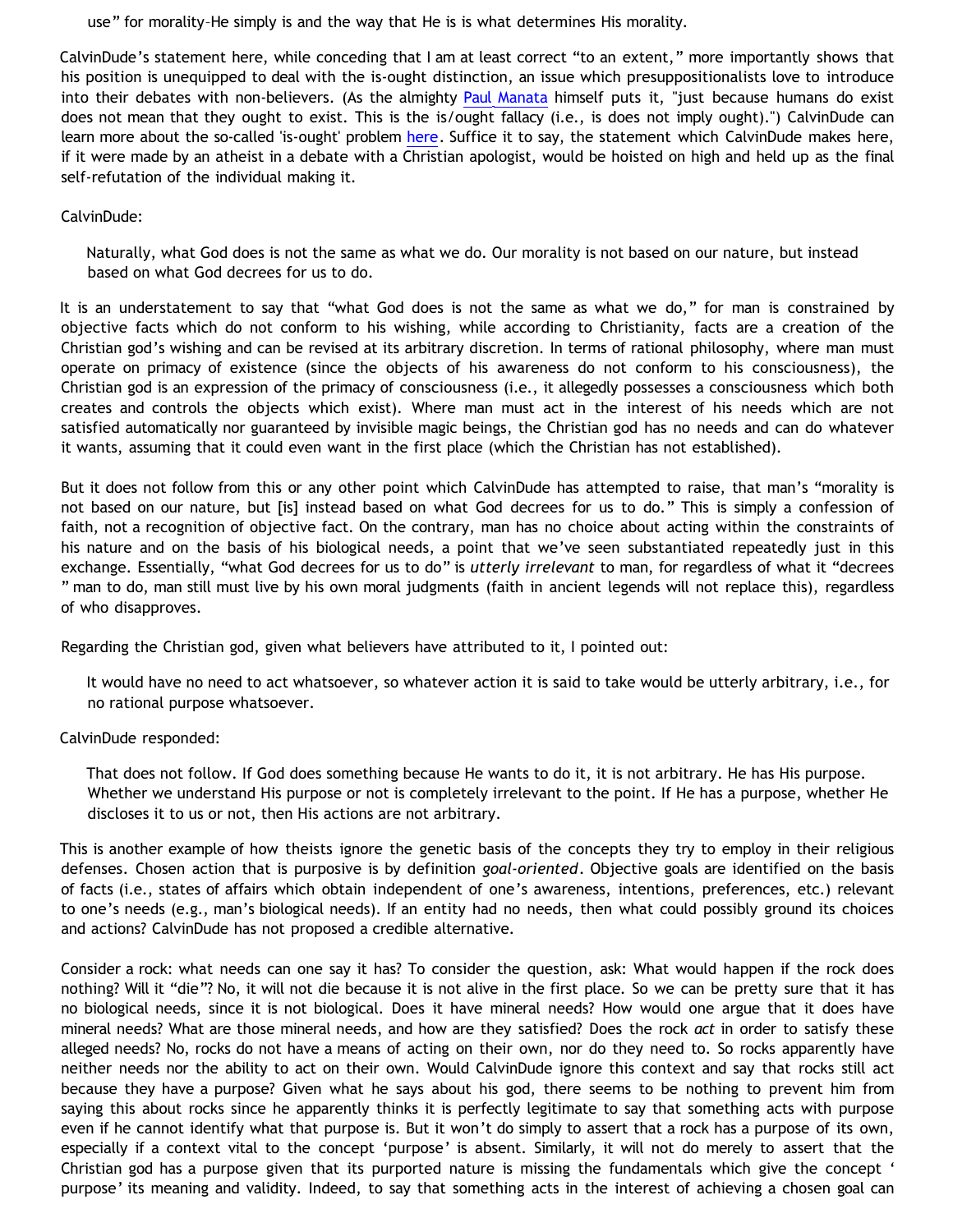only mean that the acting something is conscious and that there's a reason why it would choose to act. But even if we suppose that a non-biological being could be conscious, what reason would an immortal, indestructible and perfect conscious being have to pursue a goal? Since pursuit of a goal logically implies a lack or deficiency of some sort (such as a man's pursuit of food indicates the need to fill his stomach; he would not need to do this if his stomach were always automatically full), the claim that the Christian god is capable of pursuing a goal essentially denies the attributes ascribed to the Christian god by Christian theology. Thus we have a stolen concept. Consequently, to say that its choices and actions are not arbitrary because they are purposive, is to beg the question of Christian theology.

### CalvinDude wrote:

Furthermore, even you would not go so far as to say that any action that is done without "need" is arbitrary. Do you need to watch TV at night? No, but you want to. Is that arbitrary? No, because you gain some pleasure from it. Certainly you could play video games instead. But you decide not to do that. Your choice is not arbitrary as to which one you pick because it's based on what you want to do.

It is true that I do seek various pleasures in life (though watching TV is typically not one of them). But contrary to where CalvinDude wants to go with this fact, my choice to pursue pleasures is completely consistent with the morality I have presented, since pleasure is a supreme value to my life (and it has already been established that I need values). Pleasure is a value because it gives me an incentive to continue living and improving my life. In fact, the ability to enjoy pleasure without contradiction (note Rand's definition of 'happiness' as "a state of non contradictory joy - a joy without penalty or guilt, a joy that does not clash with any of your values and does not work for your own destruction," *Atlas Shrugged*) is the end goal of rational morality. My choice of pleasure and happiness is not arbitrary because it is in keeping with the hierarchy of my values, which are based on objective facts and chosen rationally. If I did not have a hierarchy of values to guide my choices, or if I were incapable of valuing anything to begin with (as would be the case with an immortal, indestructible, non-biological being), then I would have no moral basis for my choices and actions. Thus, they would be arbitrary by definition. And that is the believer's burden to bear when he worships his god: it *cannot* value, and thus it cannot govern its choices by reference to a *code* of values.

# CalvinDude wrote:

Wants do not equal needs, and it is the want that determines whether something is arbitrary or not.

It is true that "wants do not equal needs," nor do choices always equal what we want. For instance, it may be the case that I *want* to be CEO of my own company. In pursuing that goal, however, there will be a lot of things that I will have to *choose* to do that I would probably *not want* to do, such as putting my house down as collateral for a large bank loan, taking courses on management (which are very boring to me), spending less time with my wife, analyzing budget reports, meeting with dry, uninteresting business executives, etc., none of which I really want to do, but which I would have to do if I am going to achieve my goal.

Since we act on our choices as opposed to many of our wants (I wanted to sleep in this morning, but I chose to come to work in spite of wanting otherwise), and since our choices are generally determined by our values (I value my job over the extra hour or two of sleep I'd get if I chose to sleep in instead of going to work), objective moral evaluation focuses primarily on one's actual choices and actions as an expression of or insight into one's overall code of values, rather than on merely what one might have *wanted* to do at the time as an expression of ideals he might hold (for not only do people frequently choose to act in spite of what they want, many of our wants are unrealistic and thus unachievable to begin with given our natural constraints, constraints that the Christian deity is said not to have). This is not to say that comparing and contrasting one's choices and actions with what he might have preferred to do is futile, but it is not the primary topic of evaluation. If a being cannot value, however, then it could have no code of values by which to govern its choices and actions. If it is asserted that this being still wants to act, then we must ask what standard will serve in place of a code of values to guide its choices and actions? CalvinDude does not explain this in relation to his god, which would have no basis for valuing anything if it existed, but insists that his god's choices and actions are not arbitrary. So we just have a denial, which tells us about CalvinDude, not about rational morality.

#### I had written:

It would have no need to pursue any goals, so its actions could not be seriously goal-oriented, just a source of self-entertainment as it tries to allay the boredom of an eternal misery (an angry god that does not change is eternally angry).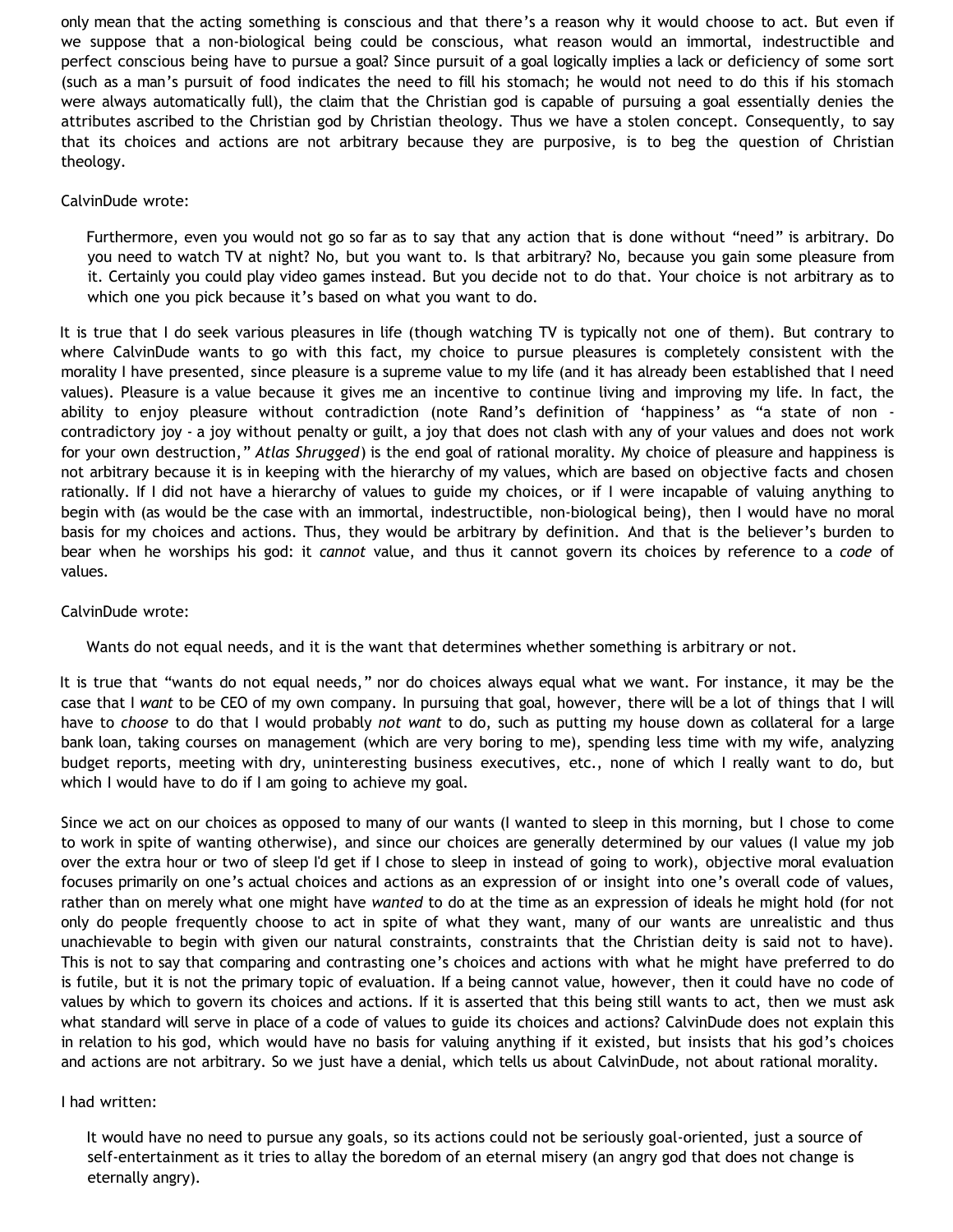CalvinDude responded:

# Are you saying self-entertainment is morally wrong?

No, I'm not saying this, so long as the choice of activity does not contradict one's own code of values or violate someone else's right to exist, a right belonging to human individuals that I am happy to observe and honor. But there is a key point to keep in mind, a point which I made above, which is: pleasure is a value because it provides man with an incentive to continue living and improving his life. This is neither possible nor necessary to a being which cannot value and which has no choice about its existence, such as the Christian god. Unlike the Christian god, man faces a fundamental alternative between life and death, and thus he does have a choice about his existence: he has the choice to take those actions necessary for his life, or to ignore his biological needs and rot away. This is something man has that the Christian god doesn't have, given its stated attributes. Since the Christian god has no choice in the matter of its existence (its alleged immortality and eternality are inherent in its nature, not a product of its choices and actions), any pursuit of self-entertainment for the purpose of allaying inevitable boredom throughout eternity, an eternity of goal-less existence, would be futile. Being omniscient, it would know that its efforts to allay its boredom would be futile, thus simply compounding its misery. It is no wonder why believers would want to say that their god seeks to quench its miserableness in self-glorification, but even this would be futile. For what glory is there in inescapable misery?

# I had written:

To occupy itself, it created a [cartoon universe](http://bahnsenburner.blogspot.com/2005/03/cartoon-universe-of-theism.html) whose inhabitants are its puppets, and eventually it will tire of this and destroy it in one of its fits of irrational, needless anger.

# CalvinDude responded:

You present that as if it would be wrong for God to do that. How so?

On Christianity's notions of morality, one would have to say that there's nothing wrong with whatever its god chooses to do, for its *wanting is its own standard of good*, as CalvinDude himself made clear above when he stated that "God does as God is," meaning what his god allegedly *does* is the defining standard of what it *should* do (and people like Saddam Hussein are simply following the commandment in Mt. 5:49 which says "Be ye therefore perfect, even as your Father which is in heaven is perfect").

But here's a question which Christians should consider: According to Christianity, what would be an example of its god doing something *wrong*? Since on the Christian view 'is' = 'ought' as we saw above, whatever the Christian god purportedly *does* (description) is taken as indication of what it *should* do (prescription), such that there is no distinction between what it allegedly does do and what it *ought* to do. Consequently any example presented by a believer of his god doing something "wrong" can easily be shown to be an example of it doing "right," since "right" is synonymous with whatever it is said to do, regardless of motivations or outcomes with respect to man's values (for they would only be irrelevant to the God of Indifference). And since Christian morality is not premised on objective values, but on supernatural whims (the agency by which the universe was created in the first place), it explicitly teaches that everything its god does is *by stipulation* "good" and "right," even though if men did those same things they would be rightly condemned as vicious. In other words, the "standard" which the Christian wants to reserve for his god (and call "moral") is simply discarded when it comes to evaluating man's choices and actions. In the case of man, the things that he *actually does*, do not serve as the standard for determining what he *should* do. (Apologist Evan May [attempts to make this point](http://triablogue.blogspot.com/2006/03/free-thinkers-never-think-for.html) against atheism, even though CalvinDude has shown that this is a problem for Christianity.) Rather, on the Christian view this standard is set by the *wishes* of the ruling consciousness, that is: by the *will* of the supreme *subject*, which means: a *subjective* standard (which rational individuals recognize as no standard at all).

# CalvinDude:

# Based on your idea of morality?

Based on my morality, however, a morality informed by objective values and which applies reason to the human task of living life, I have an objective standard of moral judgment by which I can evaluate actions chosen by anyone, real or imagined. Those actions which are proper to the life of a rational being are the good, and those which work against his life are the evil. The chips fall where they may, and this really bothers Christian apologists, even though they cannot escape the same standard when their own values are at stake.

Suppose Saddam Hussein were still loose and enjoying the power he had as the dictator of Iraq, and he got a hold of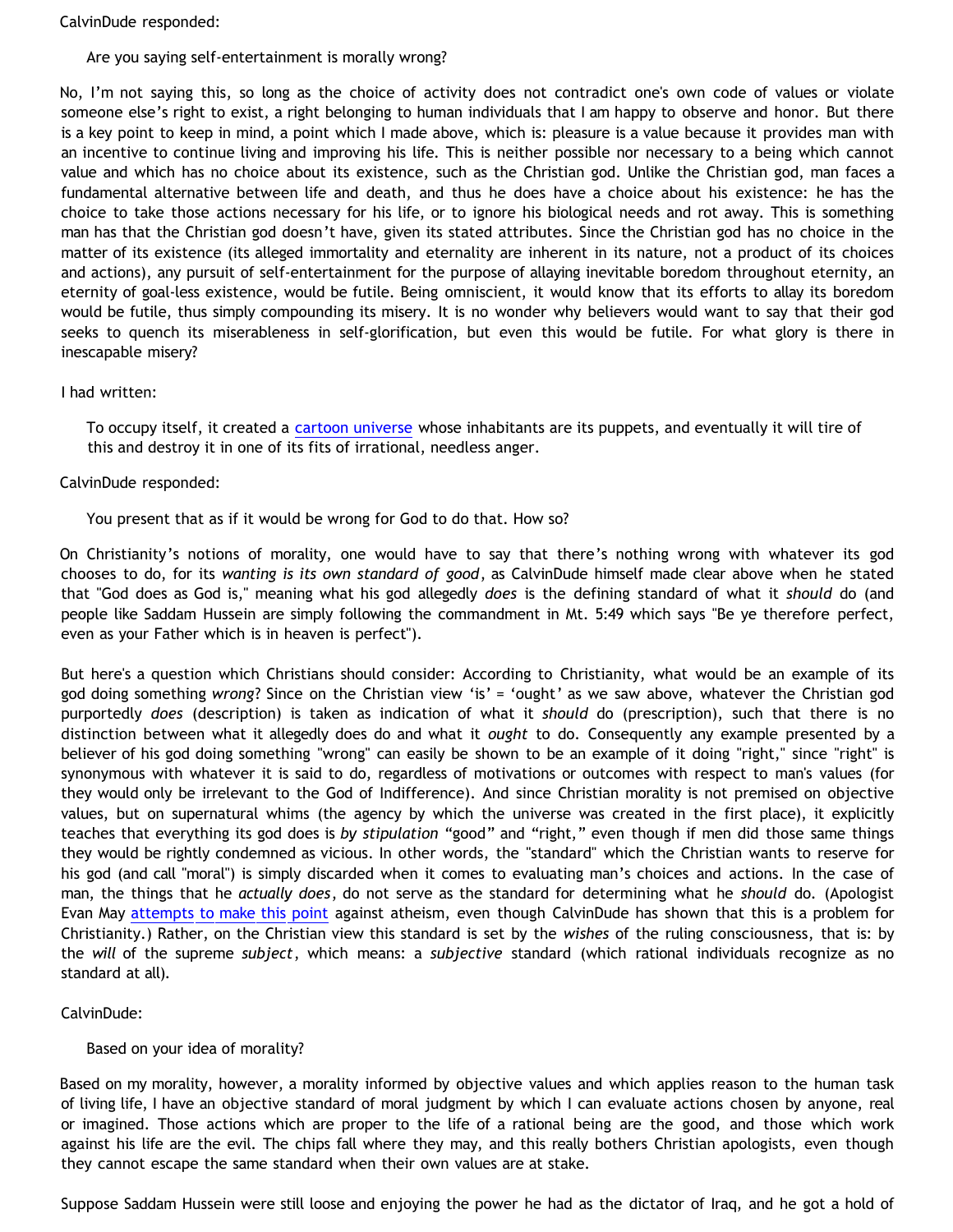CalvinDude's mother for purposes of his (Saddam's) self-entertainment at CalvinDude's mother's expense. CalvinDude finds in his mail delivery one day a video of his mother being tortured in one of Saddam's torture chambers. How does CalvinDude react when he watches this? Does he suppose that Saddam's *wanting is its own standard*, as he thinks it is in the case of his god, and thus say it's 'right' and 'good' that Saddam tortures his mother? Perhaps, but I highly doubt it. If CalvinDude rejects Jesus' condition for discipleship given in passages like Luke 14:26, and instead of hating his mother he actually (perhaps secretly) values her, he will condemn Saddam's actions, and probably want to identify some course of action to intervene on behalf of his values.

Now the Christian might say that it is right and legitimate to condemn such actions when they are performed by other human agents, but when they are performed by the Christian god those same actions are above reproach. (Christians are good at elaborating on their stolen concepts as they invent ways to rationalize their pernicious doctrines and special pleading, such as "finite human beings cannot enjoy the freedoms of an infinite sovereign God"). In other words, the choices and actions per se and their relationship to human life do not matter, it's a question of *who* is doing the choosing and acting that counts. Thus Christian morality is not about the *what* of moral action at all (so rational principles do not apply), but about the *who* of moral agency, which of course results a long chain of special pleading, some of which we have already seen explicitly endorsed (such as the Christian god's wanting is its own standard). But when someone values another human being, does it really matter *who* is doing the torturing? Does the *who* in such a case outweigh concern for the *what* of the action that is taking place? Does it really matter to CalvinDude if his mother is being tormented in Saddam's prison rather than in the Christian god's hell? Perhaps the Christian needs to do some moral soul-searching here, and determine what he values more: his god's unrestrainable whims, or his mother's welfare and safety? The Christian will have to face such questions for himself. Whether he is honest to the facts is up to him.

# CalvinDude:

As for me, God certainly has no "need" for goals–but that does not mean He doesn't want certain things.

Wanting something necessarily implies a lack or deficiency of that something. One does not want what he already has, just as "hope that is seen is not hope" (Romans 8:24). The Christian might say that he has things that he wants in order to assert a counter-example to what I am saying. But this would verge on ignoring the difference between wanting to acquire something and wanting to keep something that is already acquired; it would also ignore the role that choices make in this context. In the case of the Christian god, what could it possibly want to acquire that it does not already have? And in the case of the things that it already has, whether by acquisition or inherency, what could possibly take it away from the Christian god? Since its attributes belong to it by its very nature, it has no choice in the matter to begin with. And since according to Christian doctrine no state of affairs obtains without the Christian god's authority, any "wants" it might be said to have would have to be arbitrary, for it could only already have what it wants, and nothing apart from the Christian god could change this.

#### CalvinDude:

And again, it is the issue of *want* that determines whether something is arbitrary or not. Flipping a coin and deciding off that is arbitrary. Doing something because you want to isn't.

It is interesting to find a Christian apologist admit that "whether something is arbitrary or not" is determined by wants rather than logic. Regardless, it is true merely having the desire to do something is not sufficient to determine whether or not one's choices and actions are arbitrary. Desires do not arise in a vacuum; they arise in the context of antecedent conditions which entail an absence of what is desired. Moreover, our choices and actions are *context-bound*; that is, we make our choices and actions according to the context of our values. Our desires do not come out of nowhere and have no relation to our values. For instance, since I value my life and its welfare, I have no desire to fry like the fish my wife cooked for dinner last Sunday evening. This is because frying like a fish in a frying pan would first cause excruciating pain and then death, given my biological nature. But it would make no difference for the Christian god, whether it fries or not, or whether I fry or not. Utter and inescapable indifference is the only attitude possible to such a being, and arbitrary action is its only option.

An action that is arbitrary would be one which bears no relation to one's hierarchy of values. For instance, sprinkling sand in your child's breakfast cereal, walking into the middle of a busy freeway, wandering into an active volcano without protective gear, stepping out of a submarine at 1400 feet below sea level without scuba equipment, entering the lion exhibit at the local zoo before feeding time, wrestling a pilot for the controls of an airliner while in flight without knowing how to fly, driving a motorcycle into a crowded supermarket, trimming your toenails with a blow torch, etc. Since it is allegedly indestructible, the Christian god could do any of these things without being harmed, since nothing can harm it. Since it cannot value, there's no reason why it shouldn't do these things, just as there is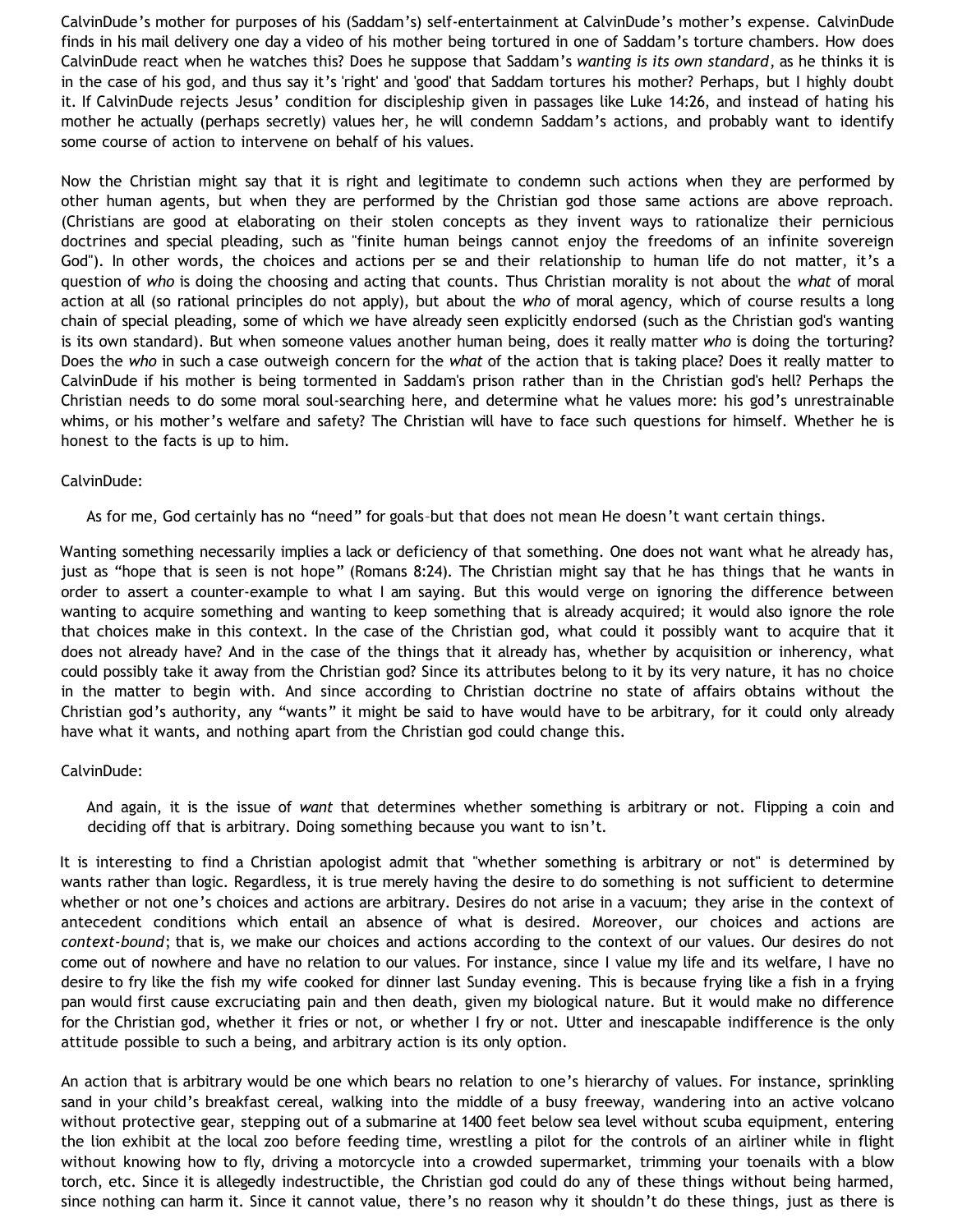no reason why it should do them. Thus its actions, since it has no hierarchy of values to serve as their guide, would be arbitrary to the uttermost. *Whatever "standard" it has for governing its actions, it is not a standard that man can use.*

CalvinDude had asked:

Suppose that God did create us with the sole intention of torturing us all forever and ever. God has that power–so how is that morally wrong?

I answered:

On the Christian's premises, there's nothing wrong with this, since according to Christianity we are the property of its god (just as a dictator thinks of the people he rules), and it can do with its property what it wills (even if it uses human agents to carry out its will).

CalvinDude now responds:

Except, of course, that God's nature is not such that He would do something with the sole purpose of torturing us.

Not only does this statement make the illicit assumption that the Christian god can do something with any purpose whatsoever (an assumption which was pronounced DOA above), it sidesteps the fact that one can make any claim he wants about imaginary beings, since imagination and fantasy rather than reason and facts are the final arbiter.

CalvinDude:

In fact, God's sole purpose for anything is His glorification.

As we saw above, this would be an utterly futile purpose, given the Christian god's stated attributes. As an allegedly perfect being, its glory quotient would already be at maximum, and thus it would be incoherent to say that its glory can increase as the result of its actions. The Christian god in this sense is the eternal would-be narcissist eternally drowning in its own miserableness (since an angry deity which cannot change will be eternally angry, and a narcissistic being without a body to enjoy its desire for narcissistic pleasures will be eternally frustrated).

CalvinDude continued with this dead-end dodge:

He is glorified both in our salvation and in proper judgement of those who are not saved.

Which simply means that its choice of glorification is arbitrary as well, for it is the Christian god's own whims, rather than its application of objective moral standards, which determines who is "saved" and who is not. If salvation were possible to man on the basis of objective moral standards, then there would be a standard whose identity could be discovered and known to man (for knowledge of objective moral standards is possible to man), and thus he would know what he needed to do in order to meet those standards and qualify for its rewards. But Christian salvation is something one cannot earn (remember that Christianity is all about pursuing the *unearned*), just as condemnation is also not something one earns (for Christianity typically teaches that even infants can be condemned, and this could not be due to some infraction on their part which "earns" them their condemnation). At any rate, the bible makes it pretty clear that it is *not* up to man, but up to the Christian god, who gets to go to heaven and who gets to go to hell. To make this issue a source of the Christian god's glorification is to heinously enshrine an arbitrary circularity; again, want is its own standard. We know that this would have to be arbitrary because the determination of who is saved and who is condemned bears no relation to a hierarchy of values (for the Christian god, as has been shown, could have no such thing as a hierarchy of values), and whether any particular individual is saved or condemned would make no difference to the Christian god, since it cannot know either loss or gain.

CalvinDude:

Thus, my hypothetical question is ultimately not about the Christian God at all.

Perhaps now CalvinDude will realize that his question was in fact about the Christian god all along.

CalvinDude:

Instead, it is about how you can determine whether such a God as that would be good or evil. I maintain that you cannot answer that question since "good" and "evil" are meaningless in your worldview.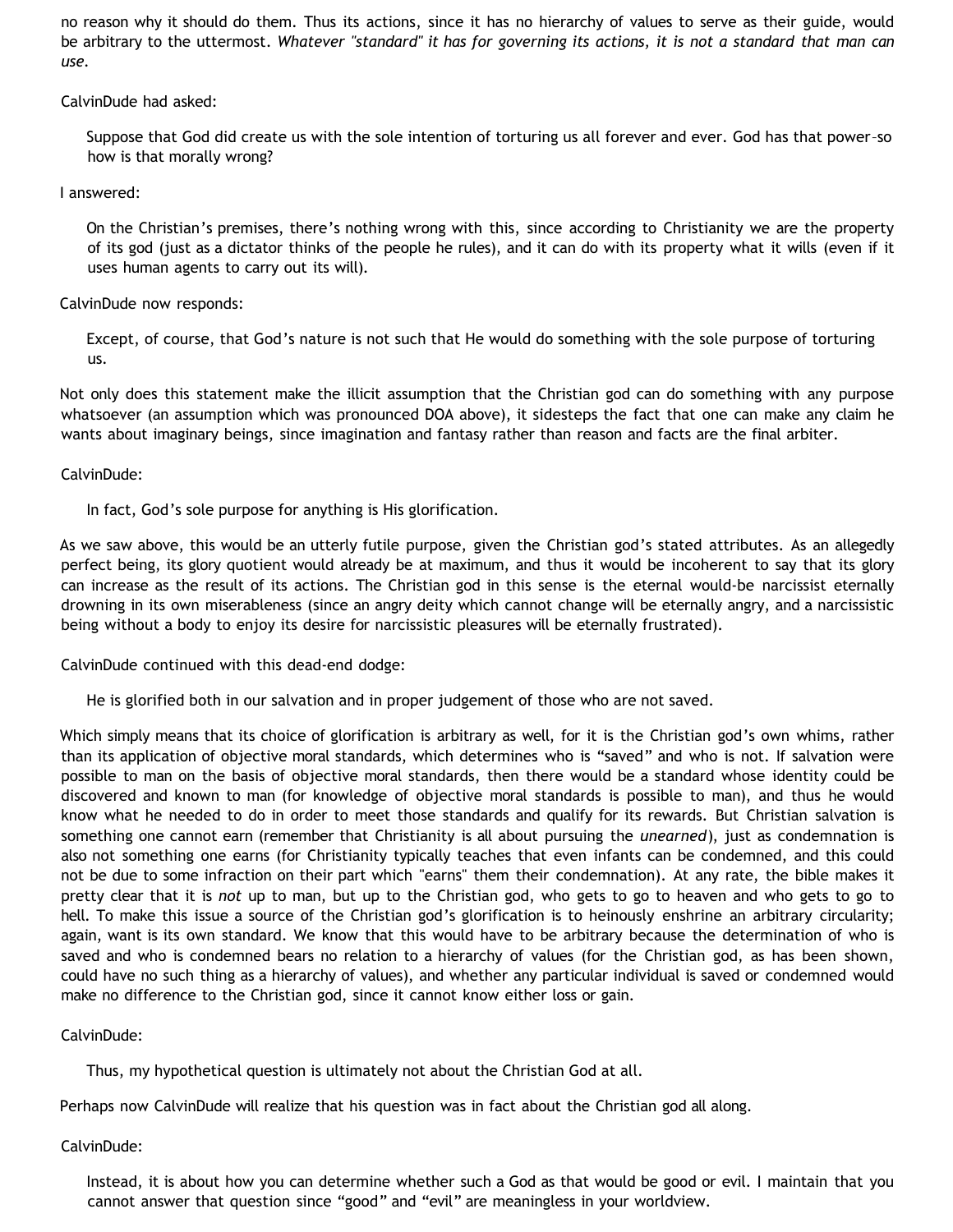CalvinDude's assumption that I cannot answer his question ("how [can you] determine whether such a God as that would be good or evil"?), is based on his assumption that the concepts 'good' and 'evil' "are meaningless in [my] worldview." Has he established this latter assumption by informed argument? Not at all. And in fact, he could only assume this in ignorance of my worldview's teachings on the matter, and what's ironic is that it is his own Christian worldview which suffers this very fatal deficiency (for the bible nowhere presents definitions for these terms), and as we have seen there is no objective standard by which the Christian is willing to morally judge his god's attributed choices and actions. As for how my worldview conceives of good and evil, I already spoke to this above, so I shall not repeat it again here.

I pointed out the following:

In this sense, it would actually be inconsistent for Christian believers themselves to be opposed to murder, for any murder that takes place would be "ordained" by their god, which could only mean that any action taken to prevent that murder from taking place would be an action opposed to the Christian god's will.

CalvinDude responded:

This is absurd, though.

Gloriosky, I think he's beginning to see the light!

CalvinDude:

That we recognize something happens according to the will of God does not in any manner mitigate against the responsibility of those involved in the action.

And when something is said to happen "according to the will of God," who or what is the responsible party? Certainly not the victims of this god's destructive actions, and certainly not those who are manipulated like puppets in carrying out that will, for they have no choice in the matter. CalvinDude's "standard" of justice here is analogous to a cartoonist condemning one of his cartoon's characters for killing another cartoon character. For the Christian god to blame human agents who carry out its will (in any contest of wills between man and the Christian god, whose will prevails?), *simply indicates that this god is not man enough to take responsibility for its own choices and actions*.

CalvinDude wrote:

And on the face of it, it is most certainly not illogical to hold to this:

- 1. Those who murder are guilty and ought to be punished."
- 2. God ordains that John murder Bill.
- 3. John is guilty of murder and ought to be punished.

Of course, this scenario (which I deal with below), does not address the issue that I raised above, which is that "it would actually be inconsistent for Christian believers themselves to be opposed to murder," for if man's actions (whether for life or against life) are "ordained" (that is, *chosen*) by the Christian god, then taking a stand against murder would be indistinguishable from taking a stand against the Christian god's ordained "plan." The only logical orientation open for the Calvinist, given his doctrinal formulations, is one of complete concordance with whatever ends up happening, for whatever ends up happening is all part of "God's plan" and, as we saw above, 'is' = 'ought' which can only mean: seeking to change any given state of affairs is equivalent to supposing one's own ideals are somehow superior to the Christian god's, and seeking to prevent some anticipated action is equivalent to opposing " God's plan." It is no surprise that Christian morality contains the commandment "resist not evil" (Mt. 5:39), for any act of resisting evil would be an act of opposing the Christian god's will.

But given what Calvinism teaches, namely that man's own actions are chosen, not by man himself, but ahead of time by the Christian god, the following scenario is more in line with its teachings:

1. Those whom the Christian god chooses to commit murder are guilty by proxy and ought to be punished as scapegoats.

2. The Christian god chooses that John murder Bill.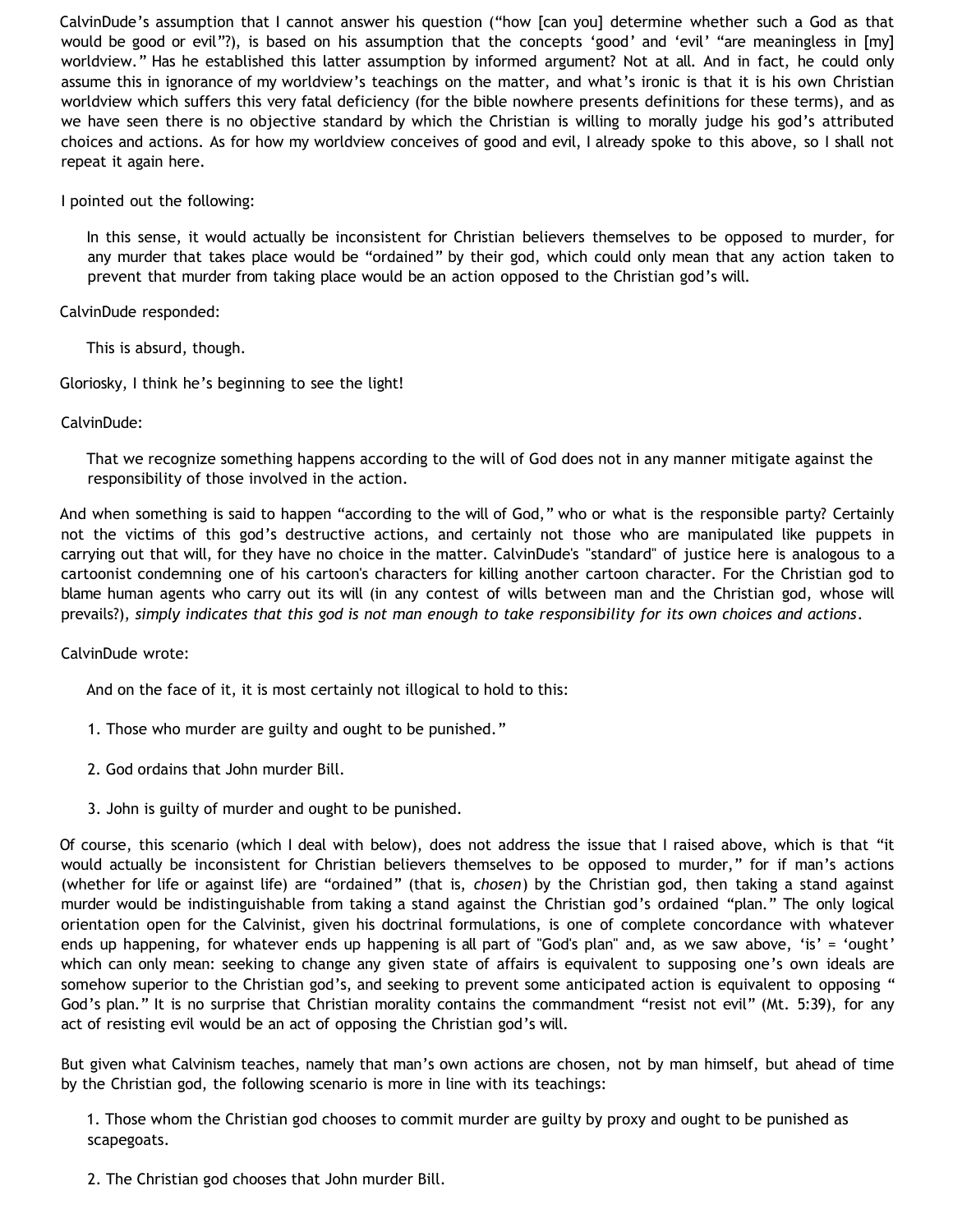3. John is guilty by proxy and ought to be punished as a scapegoat.

Of course, this does not get the Calvinist out of the bind. For if his god has "ordained" that John murder Bill, and John in fact fulfills the Calvinist's god's will that he do this, then why would it want John punished? Here John is being punished for obedience to the Christian god's will rather than disobedience. As I have pointed out before, man is always the loser when it comes to primitive worldviews. I'm glad that our courts do not follow this primitive model which simply makes a mockery of justice.

Besides, the Christian's pre-occupation with moral responsibility turns out to be nothing but an elaborate red herring after all, for I John 1:9 promises the believer that he can *get away with murder*: "If we confess our sins, he is faithful and just to forgive us our sins, and to cleanse us from all unrighteousness." So on the one hand Christianity wants to say that its god calls all the shots, pre-ordaining men's choices for them; then when it compels men to murder each other, it holds them responsible (as if they murdered on their own volition); then they are forgiven just for the asking, so it's all moot in the end.

So to recap the elements which make up this monstrosity of incoherence and double-talk, we have:

- 1. Obeying the Christian god's will is the believer's moral ideal
- 2. The bible nowhere says that murder is "wrong"

3. By virtue of its omnipotence and sovereignty, whatever the Christian god fore-ordains as an expression of its divine will must come to pass; no human being has any say in the matter so any choices he is said to have are irrelevant and ineffectual

4. If the Christian god wills that John kill Bill, then John is obeying the Christian god's will when he actually kills Bill, thus achieving the believer's moral ideal

5. Acting to prevent John from killing Bill is acting in defiance of the Christian god's will (for by virtue of its fore-ordaining John to kill Bill, the Christian god *wants* John to kill Bill, and for the Christian god wanting is its own standard)

6. Talk of John's moral responsibility is a sham since John has no choice in the matter

7. Talk regarding right vs. wrong is moot anyway since in the end the believer can be forgiven of any responsibility he is said to have in such matters just for the asking, which means he can get away with murder.

And presuppositionalists say we "borrow" from Christian morality when we recognize that some action is evil? Nope, couldn't fool us!

CalvinDude wrote:

God's ordination of these events does not alter the responsibility of the actors involved.

If the actions which the actors are performing are not actions which they *chose* to take on their own uncoerced volition, but were in effect *compelled* by the irresistible force of an invisible magic being whose wishes prevail over reality (cf. metaphysical subjectivism), then saying that those actors are responsible for the actions in question would only be possible if we drop the context. In this way, we have yet another stolen concept when Calvinism says that men are responsible for the evil actions its god ordains them to perform, for the concept 'responsibility' is being asserted while denying its genetic roots (namely action freely chosen on one's own uncoerced volition). Again, we have in the Calvinist god a deity which is not man enough to take responsibility for its own choices and actions.

CalvinDude wrote:

Whether you agree or disagree with this is, at this point, irrelevant. It is only a matter of simple logic here.

It is never logical to assert concepts apart from the contexts which inform their meaning, just as it is not logical to insist that a conclusion borne on fallacy is soundly established. But it is curious that CalvinDude thinks that whether or not I agree is so important that he thought to indicate that it is irrelevant. In fact, to say that a person's agreement or disagreement in a given matter is irrelevant is evidence of *borrowing from my worldview*, for such a statement could only have merit on the basis of the primacy of existence principle, which is the recognition that states of affairs obtain independent of conscious activity (such as agreeing or disagreeing). Thus CalvinDude finds that he needs to abandon his own worldview's metaphysics in order to defend it, which instances an insuperable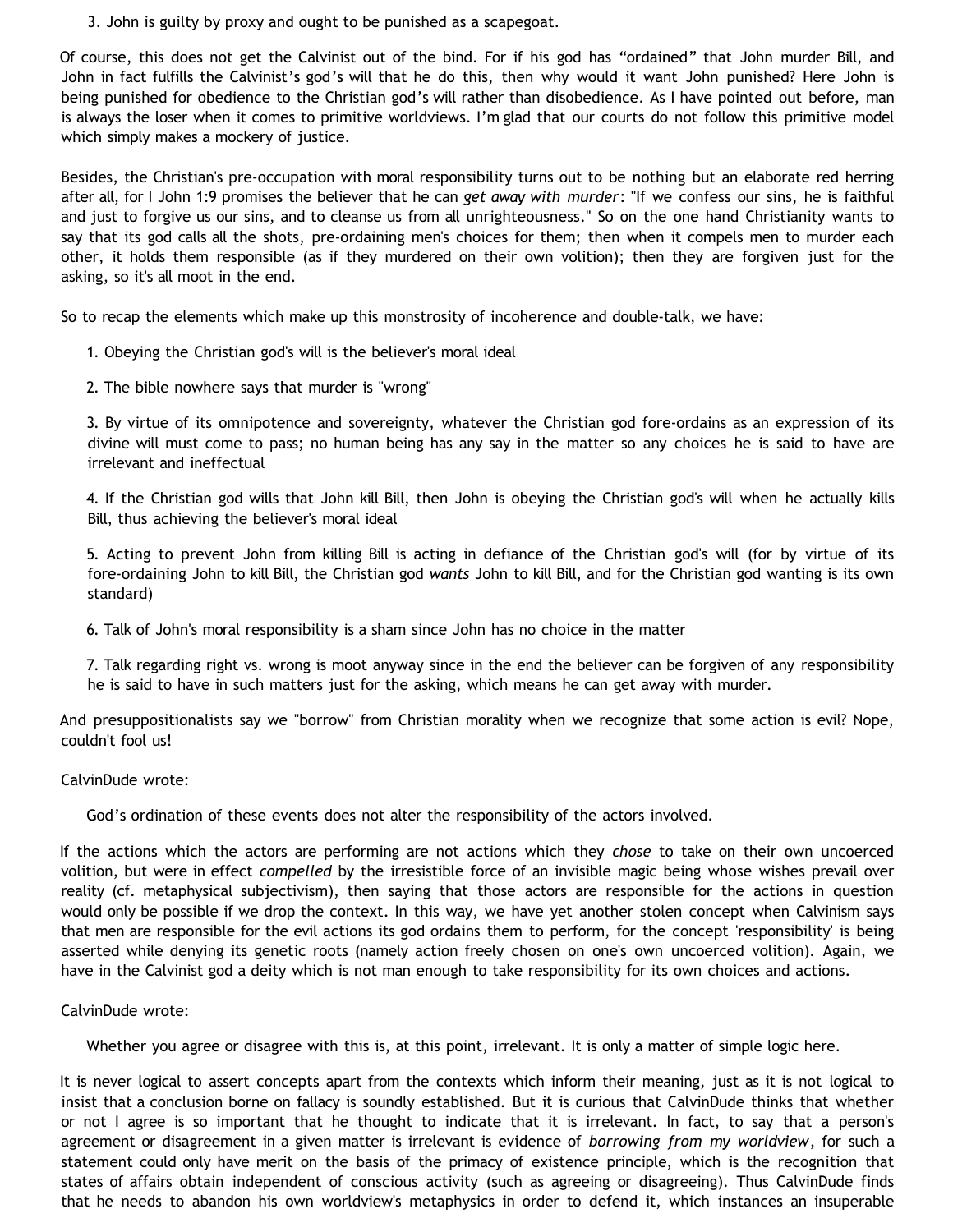tension between his worldview and his apologetic strategies.

#### CalvinDude:

After all, God ordained that Christ should die for our sins, yet He still held those who did it responsible.

And this we are told is "logical." Only in the interminable labyrinth of mystical delusions could one even have the *hope* that such a farce is "logical."

#### CalvinDude wrote:

Again, unless you can show some transcendent morality that that violates you have no reason to complain about it occuring.

To whom am I expected to "show" this? To someone who is steeped in the delusions of his religious commitments? To someone who has presupposed that whatever his imaginary being does is 'good' on the basis of wanting as its own standard? Indeed, what "transcendent morality" has the Christian offered? While the primitive notion of supernaturalism is likely built into the idea 'transcendental' already, it's not at all clear how the Christian would define the term 'morality' let alone explain why man needs it.

#### I had written:

(Good thing most Christians aren't so consistent with the implications of their worldview!) Recall that Jesus said " resist not evil." An irrational worldview which seeks to enable evildoers would need injunctions of this sort. Besides, the bible nowhere says that killling is "wrong." It simply gives the context-deficient prohibition "thou shalt not kill," which is not at all the same thing. If this worldview suits you, well, that's not my problem.

#### CalvinDude responded:

Well, first I would point out that "thou shalt not kill" is a poorly translated KJV text. It ought to read "thou shalt not murder" as murder is different from killing (and, by the way, the term in Hebrew also implies causing the death of another person through carelessness, not just active plotting to kill someone). In any case, the Bible did not stop with only the Ten Commandments. There are several other places which clarify what constitutes murder and what does not. But aside from that, the rest of your statements are unproven assertions.

Whether or not the KJV text is a poor translation matters little to me, and it certainly is not my problem (since I do not guide my choices and actions by its contents). But I do wonder how those who are invested in one translation as opposed to another would be able to sanitize their preferences of the modern sensitivities that they take for granted when deciding what is a poor and what is an accurate translation (alleged implications included). What's noteworthy here is that nothing CalvinDude states serves to controvert my point that the bible nowhere says that killing is " wrong." Indeed, I don't think Christian believers themselves think that killing (or murdering, if CalvinDude prefers) is wrong. As the example of CalvinDude's mother being tortured by Saddam Hussein above indicates, it all depends on *who* is doing the killing or murdering, not the action itself. But nowhere does the bible say that murder is *wrong*. It just prohibits it, but this is not sufficient to tell us whether it is right or wrong. It could very well be the case that, if a particular Christian happens to think that murdering another human being is wrong, he is borrowing from my *values-based* moral worldview rather than actually holding consistently to his *values-rejecting* worldview.

#### CalvinDude had written:

As it is, any time any of you argue that God is immoral for doing something you are arguing for an objective standard of morality that transcends not only all of mankind but the divine too.

#### To which I responded:

That is not problematic for my position since moral evaluation applies to all actions which are \*chosen\* by a sentient being. If the actions attributed to your god in the story book are actions which it is said to have chosen to take, then they are open to moral scrutiny.

#### CalvinDude replied, saying:

And yes, they are the actions that God has chosen to do. And they are open to moral scrutiny insofar as morality is properly defined.